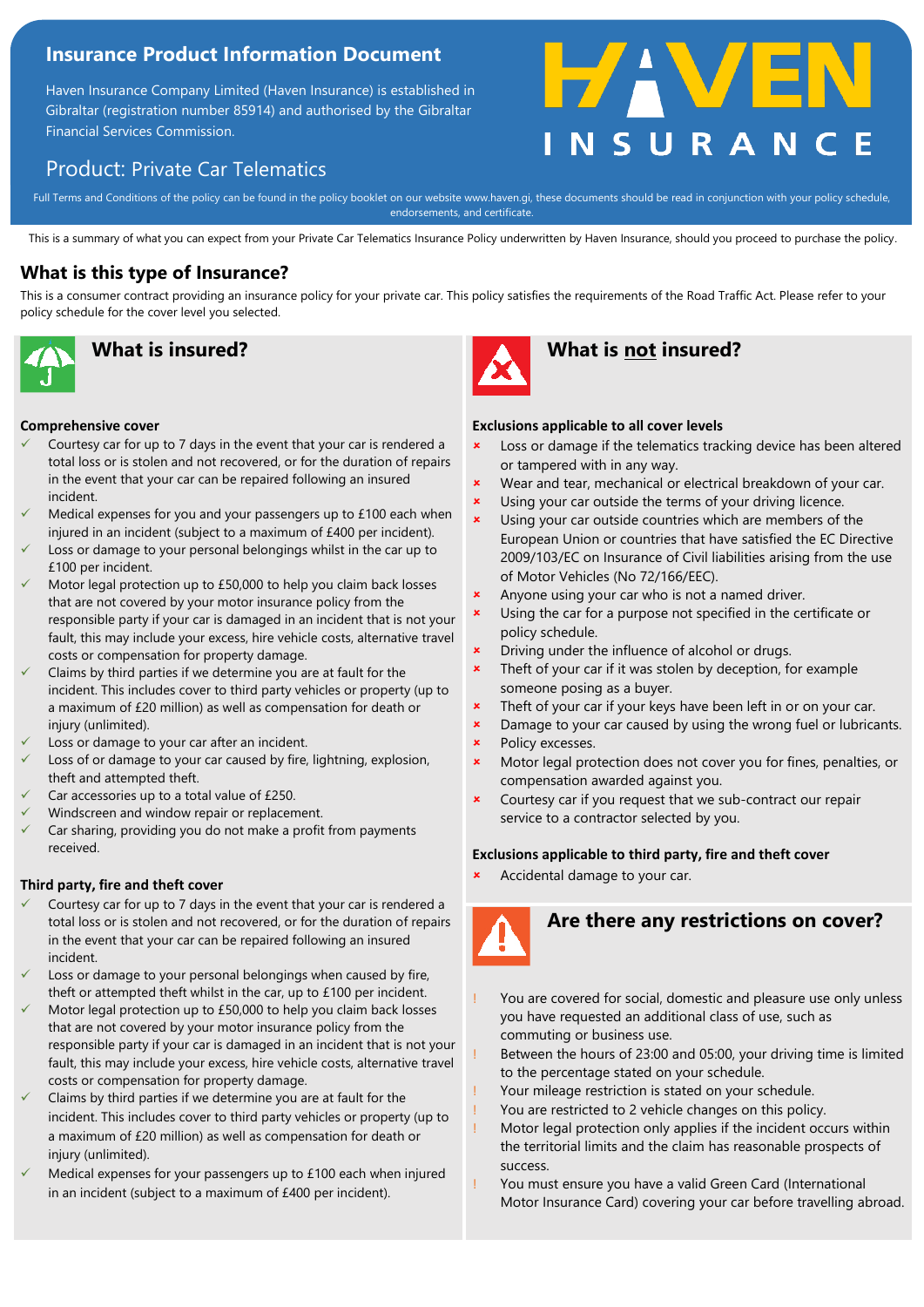- Loss of or damage to your car caused by fire, lightning, explosion, theft and attempted theft.
- Car accessories up to a total value of £250, when loss or damage occurs caused by fire, theft, or attempted theft.
- Windscreen and window repair or replacement.
- Car sharing, providing you do not make a profit from payments received.
- 

### **Where am I covered?**

- Depending whether you have selected comprehensive or third party, fire and theft cover for your car, you have the selected cover for your car within Great Britain, Northern Ireland, Isle of Man and the Channel Islands.
- Provided you have a valid Green Card covering your car, you can also use your car abroad with the minimum cover required by law within the European Union or countries that have satisfied the EC Directive 2009/103/EC. Subject to an additional premium you may be able to use your car abroad with the same level of cover you have in the UK for up to 28 days.
- You are required to contact us before using your car abroad, in order for us to ensure that the tracking device is programmed accordingly.



# **What are my obligations?**

### **Before cover starts**

- Disclose all facts accurately and in full.
- Let us know if you have any medical conditions disclosable to the DVLA.
- Ensure the cover offered is right for you and take note of any significant or unusual policy conditions or exclusions.
- Arrange installation of the telematics device, to be fitted within the given timeframe as stated in your schedule.

### **Once you have purchased the policy**

- Check your certificate and schedule are correct, paying particular attention to the vehicle registration number, the class of use and the drivers listed as insured.
- Provide a copy of your driving licence or your licence summary check code and any other documents requested to validate your policy.

#### **During the policy**

- Let us know if you make any changes that may affect the policy, this may include your name, the vehicle insured, your address or occupation, or the class of use you require the car for.
- Take reasonable steps to protect your car and ensure it's kept in a roadworthy condition with an up to date MOT and valid car tax.
- You must let us know if you think the telematics device is not working so we can repair or replace it quickly.

#### **In the event of a claim**

- Never admit liability at the scene.
- Once you are in a safe position, exchange contact details with everyone involved including witnesses, and take note of vehicle registration numbers involved.
- If safe to do so, take pictures of the vehicles, registration numbers and any passengers, as well as the incident scene.
- If any party is injured, call the emergency services.
- Notify the claims department within 24 hours of the incident to avoid incurring a late reporting excess.
- Pay any excesses applicable to the policy.



## **When and how do I pay?**

The premium can be paid in full by cash, credit or debit card as a one off payment. Your insurance broker may be able to offer you a payment plan by monthly direct debit.



### **When does my policy start and end?**

Please refer to your most recent policy certificate for the policy start and end date.



## **How do I cancel the contract?**

You can cancel the policy at any time by contacting your insurance broker.

If you are towing whilst travelling abroad, you must have a separate Green Card covering the trailer you are towing. The trailer is not covered when disconnected from your car.